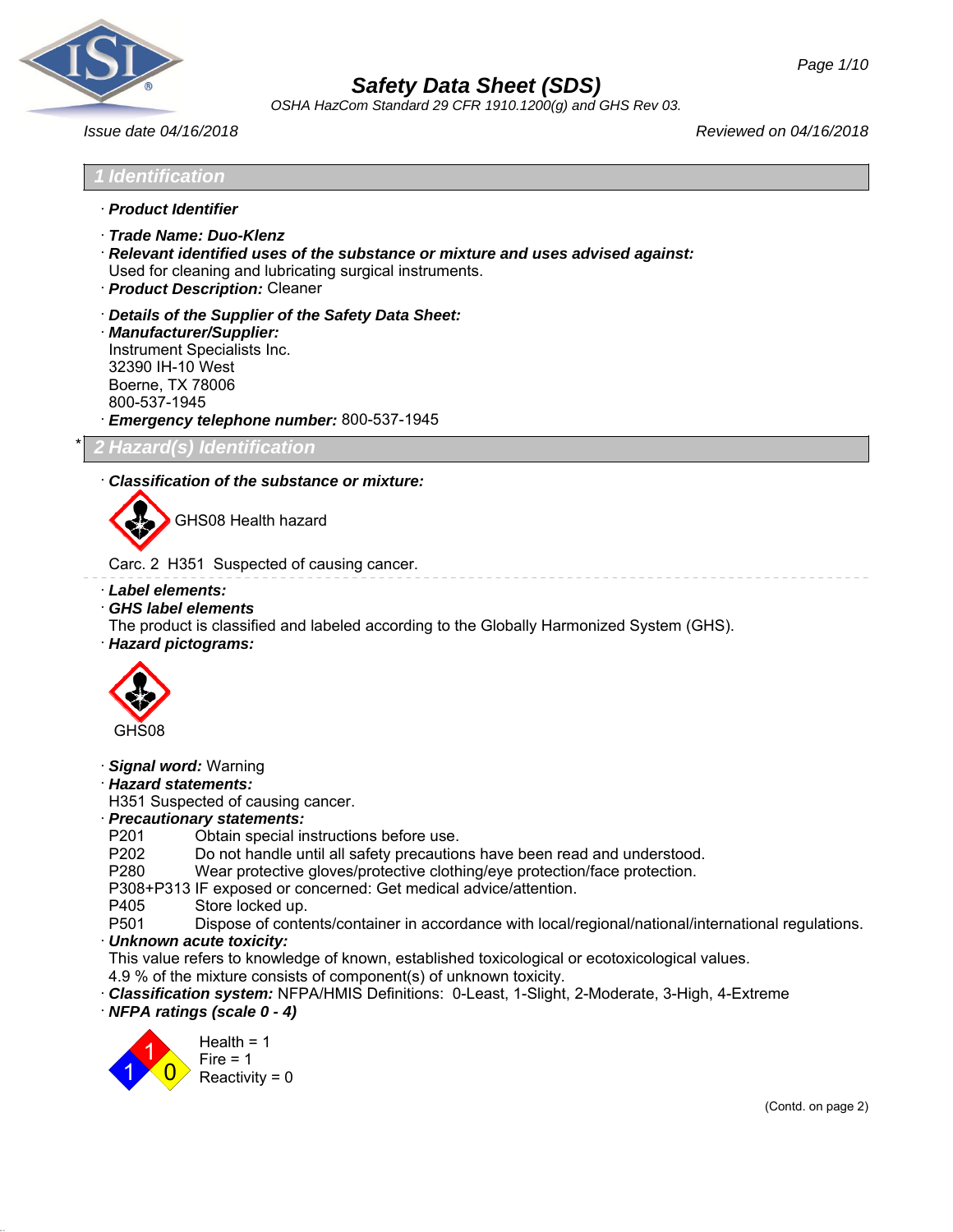

*OSHA HazCom Standard 29 CFR 1910.1200(g) and GHS Rev 03.*

*Issue date 04/16/2018 Reviewed on 04/16/2018*

#### *Trade Name: Duo-Klenz*

## · *HMIS-ratings (scale 0 - 4)*

 HEALTH **FIRE REACTIVITY** 0 1 1 Health  $= 1$  $Fire = 1$ Physical Hazard = 0

· *Hazard(s) not otherwise classified (HNOC):* None known

#### *3 Composition/Information on Ingredients*

· *Chemical characterization: Mixtures*

· *Description:* Mixture: consisting of the following components.

|  | · Dangerous Components: |
|--|-------------------------|
|--|-------------------------|

| Trade Secret | $\langle \cdot \rangle$ Skin Irrit. 2, H315; STOT SE 3, H335; Eye Irrit. 2B, H320 | $\mid$ 2-12% |
|--------------|-----------------------------------------------------------------------------------|--------------|
| Trade Secret | $\otimes$ Carc. 2, H351; $\otimes$ Acute Tox. 4, H302                             | ≤2.5%        |

#### · *Additional information:*

Trade secret made in accordance with paragraph (i) of §1910.1200 of 29 CFR 1910.1200, the OSHA Hazard Communication Standard and U.S. Code of Federal Regulations.

The exact percentages of the ingredients of this mixture are considered to be proprietary and are withheld in accordance with the provisions of paragraph (i) of §1910.1200 of 29 CFR 1910.1200 Trade Secrets.

#### \* *4 First-Aid Measures*

## · *Description of first aid measures*

#### · *After inhalation:*

Supply fresh air. If required, provide artificial respiration. Consult doctor if symptoms persist. In case of unconsciousness place patient stably in side position for transportation.

#### · *After skin contact:*

Immediately wash with water and soap and rinse thoroughly.

If skin irritation occurs, consult a doctor.

#### · *After eye contact:*

If eye irritation occurs, consult a doctor.

Rinse opened eye for several minutes under running water.

· *After swallowing:* Drink copious amounts of water and provide fresh air. Immediately call a doctor.

· *Information for doctor*

- · *Most important symptoms and effects, both acute and delayed:* No further relevant information available. · *Indication of any immediate medical attention and special treatment needed:*
- No further relevant information available.

## *5 Fire-Fighting Measures*

- · *Extinguishing media*
- · *Suitable extinguishing agents:*
- CO₂, extinguishing powder or water spray. Fight larger fires with water spray or alcohol resistant foam.
- · *For safety reasons unsuitable extinguishing agents:* No further relevant information.
- · *Special hazards arising from the substance or mixture:* No further relevant information available.
- · *Advice for firefighters*
- · *Special protective equipment for firefighters:*

As in any fire, wear self-contained breathing apparatus pressure-demand (NIOSH approved or equivalent) and full protective gear to prevent contact with skin and eyes.

(Contd. on page 3)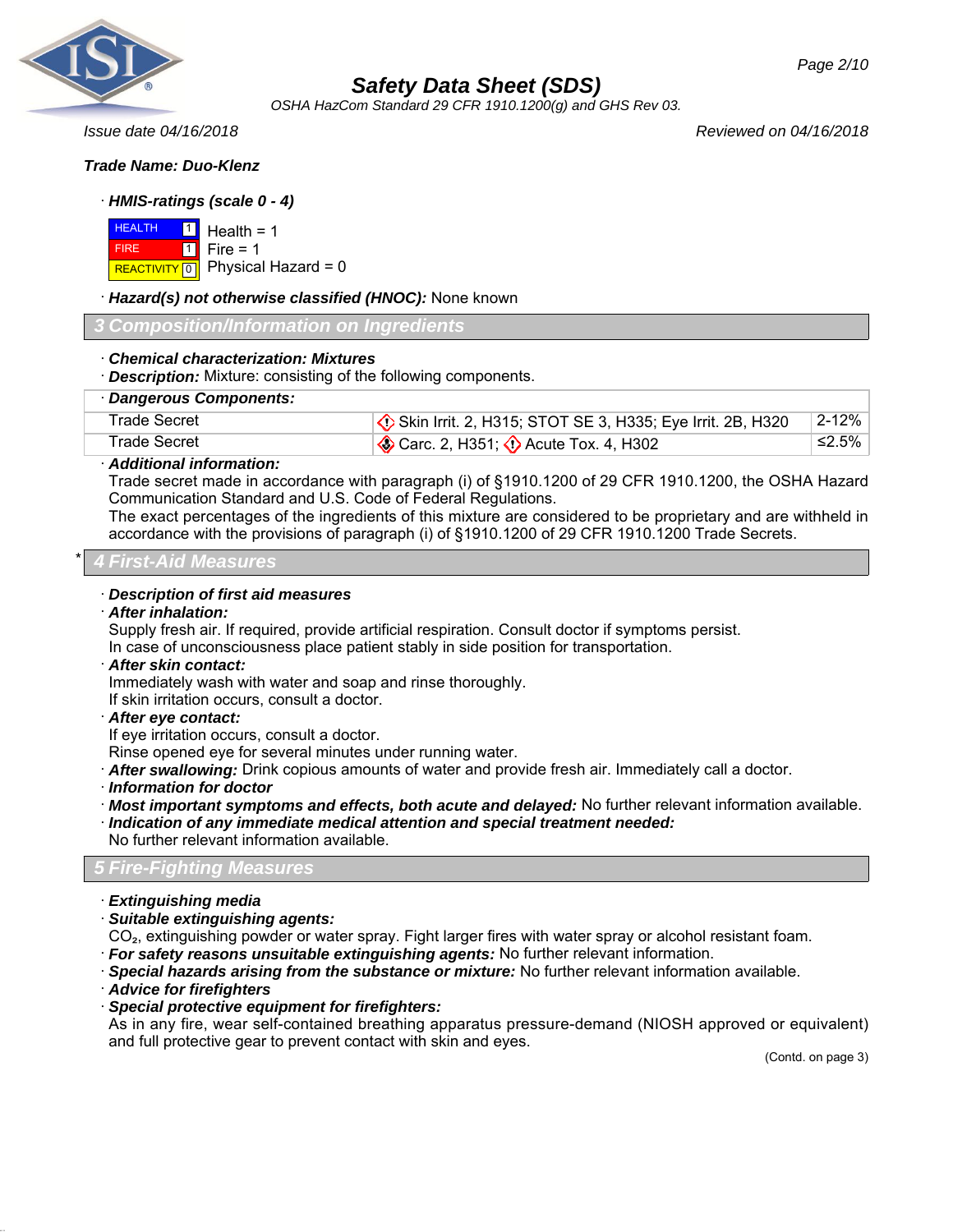

*OSHA HazCom Standard 29 CFR 1910.1200(g) and GHS Rev 03.*

*Issue date 04/16/2018 Reviewed on 04/16/2018*

## *Trade Name: Duo-Klenz*

## \* *6 Accidental Release Measures*

Wear protective equipment. Keep unprotected persons away. · *Environmental precautions:* Dilute with plenty of water. Do not allow to enter sewers/surface or ground water. · *Methods and material for containment and cleaning up:* Ensure adequate ventilation. Absorb with liquid-binding material (i.e. sand, diatomite, acid binders, universal binders, sawdust). Dispose contaminated material as waste according to section 13. · *Reference to other sections:* See Section 7 for information on safe handling. See Section 8 for information on personal protection equipment. See Section 13 for disposal information. · *Protective Action Criteria for Chemicals* · *PAC-1:* Trade Secret 9.8 mg/m<sup>3</sup> 9.8 mg/m<sup>3</sup> Trade Secret 2000 ppm Trade Secret 45 mg/m<sup>3</sup> and 15 mg/m<sup>3</sup> and 15 mg/m<sup>3</sup> and 15 mg/m<sup>3</sup> and 15 mg/m<sup>3</sup> and 15 mg/m<sup>3</sup> Trade Secret 3 mg/m<sup>3</sup>

· *Personal precautions, protective equipment and emergency procedures:*

| $·$ PAC-2:                    |                         |
|-------------------------------|-------------------------|
| <b>Trade Secret</b>           | 110 mg/m <sup>3</sup>   |
| <b>Trade Secret</b>           | 2000* ppm               |
| <b>Trade Secret</b>           | 180 mg/m <sup>3</sup>   |
| <b>Trade Secret</b>           | $28$ mg/m <sup>3</sup>  |
| $·$ PAC-3:                    |                         |
| <b>Trade Secret</b>           | 650 mg/m <sup>3</sup>   |
| <b>Trade Secret</b>           | 12000** ppm             |
| <b>Trade Secret</b>           | 1,100 mg/m <sup>3</sup> |
| <b>Trade Secret</b>           | 130 mg/m $3$            |
| *  <br>7 Handling and Storage |                         |

#### · *Handling*

#### · *Precautions for safe handling:*

Ensure good ventilation/exhaustion at the workplace.

Prevent formation of aerosols.

· *Information about protection against explosions and fires:* No special measures required.

#### · *Conditions for safe storage, including any incompatibilities*

· *Storage*

· *Requirements to be met by storerooms and receptacles:* Store in a cool, dry place.

· *Information about storage in one common storage facility:* See Section 10 (Incompatible materials)

· *Further information about storage conditions:* None.

· *Specific end use(s):* No further relevant information available.

(Contd. on page 4)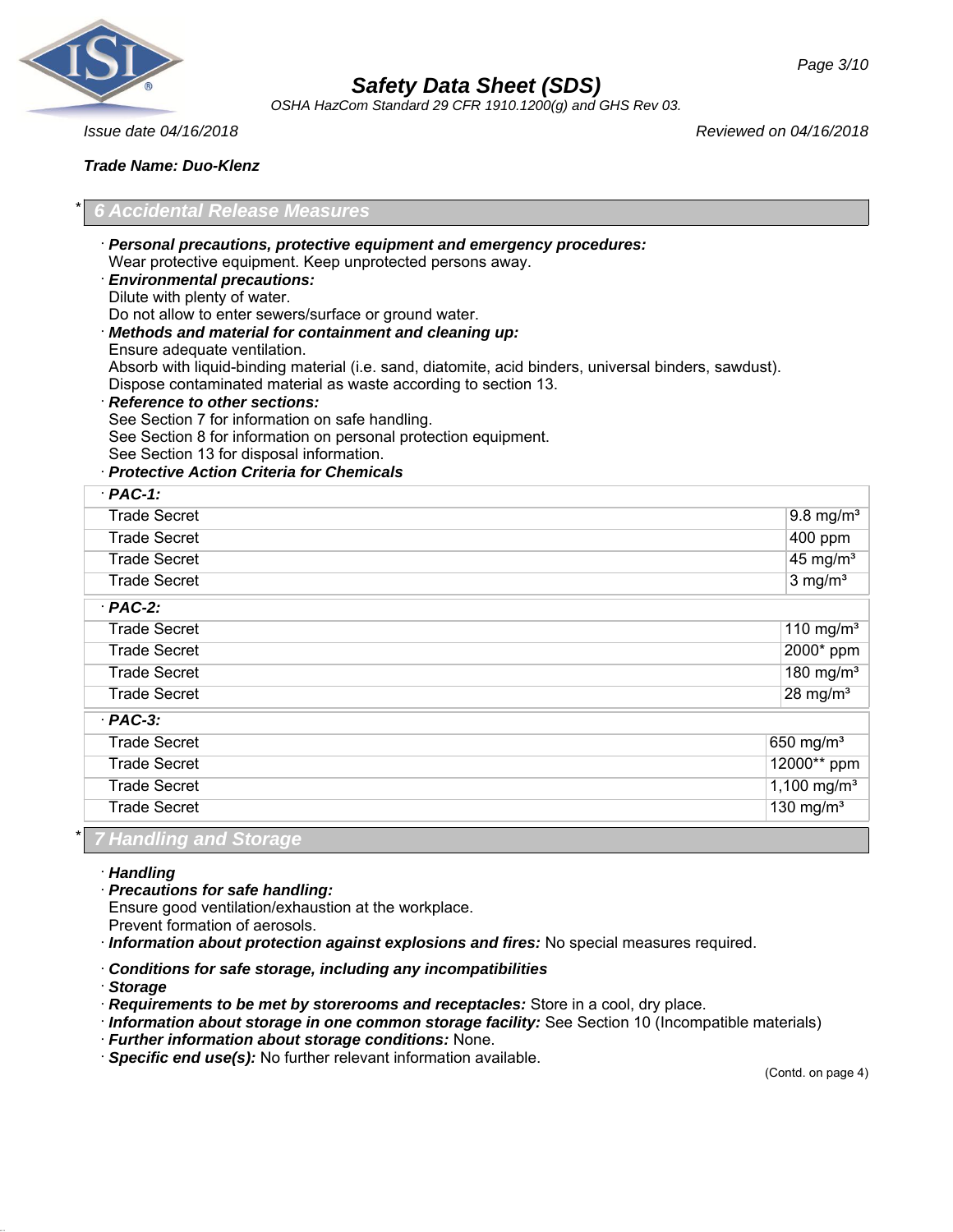

*OSHA HazCom Standard 29 CFR 1910.1200(g) and GHS Rev 03.*

*Issue date 04/16/2018 Reviewed on 04/16/2018*

*Trade Name: Duo-Klenz*

\* *8 Exposure Controls/Personal Protection*

· *Additional information about design of technical systems:* No further data; see section 7.

- · *Control parameters:*
- · *Components with occupational exposure limits:*

The following constituents are the only constituents of the product which have a PEL, TLV or other recommended exposure limit.

At this time, the other constituents have no known exposure limits.

| <b>Trade Secret</b>                                                                                             |
|-----------------------------------------------------------------------------------------------------------------|
| PEL Long-term value: 980 mg/m <sup>3</sup> , 400 ppm                                                            |
| REL Short-term value: 1225 mg/m <sup>3</sup> , 500 ppm<br>Long-term value: 980 mg/m <sup>3</sup> , 400 ppm      |
| TLV Short-term value: 984 mg/m <sup>3</sup> , 400 ppm<br>Long-term value: $492 \text{ mg/m}^3$ , 200 ppm<br>BEI |
| <b>Trade Secret</b>                                                                                             |
| REL Long-term value: 15 mg/m <sup>3</sup> , 3 ppm                                                               |
| TLV Long-term value: $1*$ mg/m <sup>3</sup> , 0.2* ppm<br>Skin; *inhalable fraction and vapor                   |
| <b>Trade Secret</b>                                                                                             |
| PEL Long-term value: 15* 5** mg/m <sup>3</sup><br>mist; *total dust **respirable fraction                       |
| TLV TLV withdrawn-insufficient data human occup. exp.                                                           |
| · Ingredients with biological limit values:                                                                     |
| <b>Trade Secret</b>                                                                                             |
| $BEI$ 40 mg/L<br>urine<br>end of shift at end of workweek<br>Acetone (background, nonspecific)                  |
| Additional information: The lists that were valid during the creation of this SDS were used as basis.           |

- · *Exposure controls:*
- · *Personal protective equipment*
- · *General protective and hygienic measures:*

The usual precautionary measures for handling chemicals should be followed.

Keep away from foodstuffs, beverages and feed.

Immediately remove all soiled and contaminated clothing and wash before reuse.

Wash hands before breaks and at the end of work.

- Avoid contact with the eyes and skin.
- · *Breathing equipment:* Not required.

· *Protection of hands:*



Protective gloves

The glove material has to be impermeable and resistant to the product/ the substance/ the preparation. Due to missing tests no recommendation to the glove material can be given for the product/ the preparation/ the chemical mixture.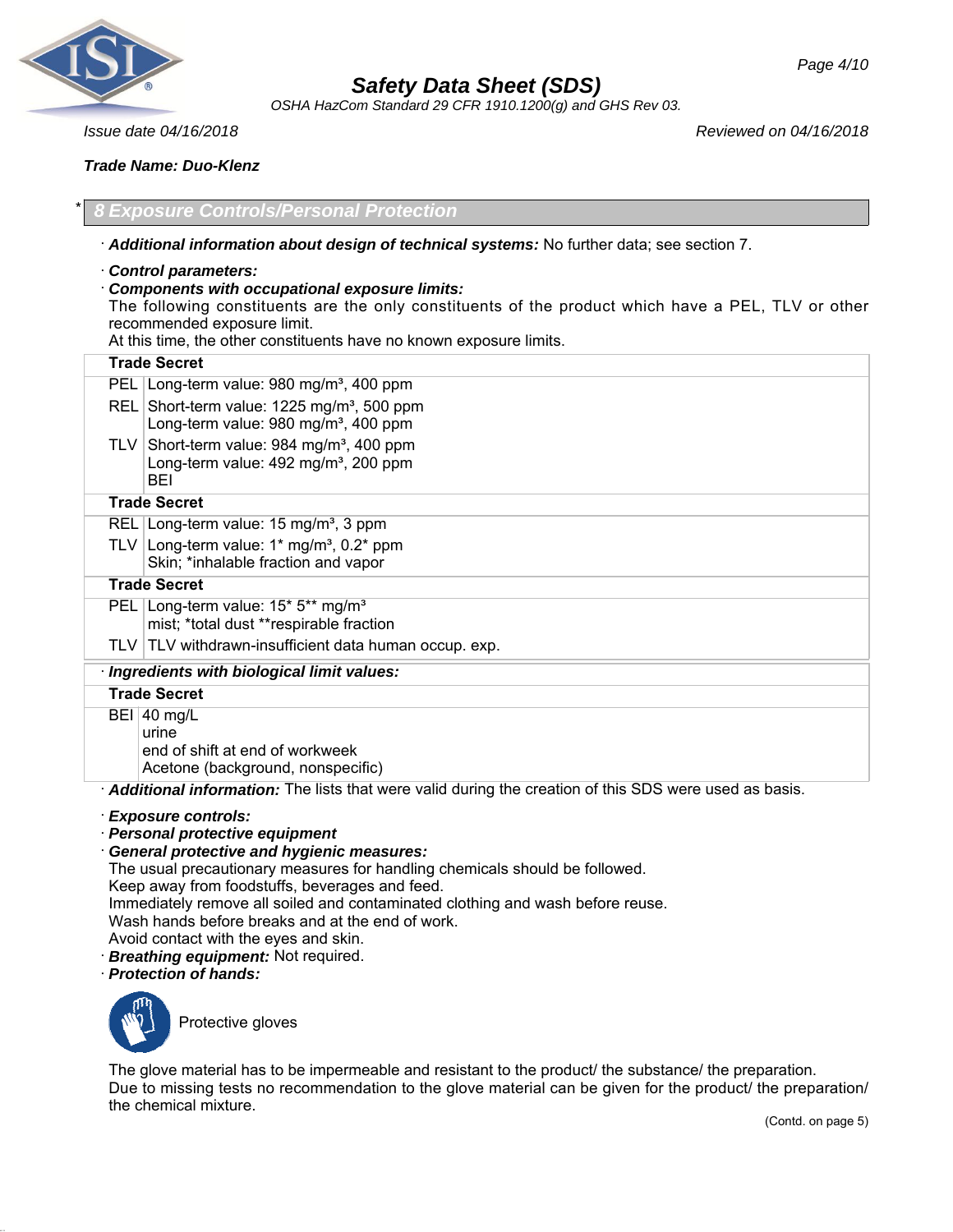

*OSHA HazCom Standard 29 CFR 1910.1200(g) and GHS Rev 03.*

*Issue date 04/16/2018 Reviewed on 04/16/2018*

#### *Trade Name: Duo-Klenz*

Select glove material based on penetration times, rates of diffusion and degradation.

#### · *Material of gloves:*

The selection of the suitable gloves does not only depend on the material, but also on further marks of quality and varies from manufacturer to manufacturer. As the product is a preparation of several substances, the resistance of the glove material cannot be calculated in advance and has therefore to be checked prior to the application.

#### · *Penetration time of glove material:*

The exact break-through time has to be determined and observed by the manufacturer of the protective gloves.

· *Eye protection:*



Tightly sealed goggles

## \* *9 Physical and Chemical Properties*

- · *Information on basic physical and chemical properties*
- · *General Information*

| Liquid<br>Purple<br><b>Berries</b><br>Not determined. |
|-------------------------------------------------------|
| Not applicable.                                       |
| Not determined.<br>≥83 °C (≥181.4 °F)                 |
| 95 °C (203 °F)                                        |
| Not applicable.                                       |
| Not applicable                                        |
| Not determined.                                       |
| Product is not self-igniting.                         |
| Product does not present an explosion hazard.         |
| Not determined.<br>Not determined.                    |
| ≤23 hPa (≤17.3 mm Hg)                                 |
| Not determined.<br>Not determined.<br>Not determined. |
| Fully miscible.                                       |
|                                                       |

· *Partition coefficient (n-octanol/water):* Not determined.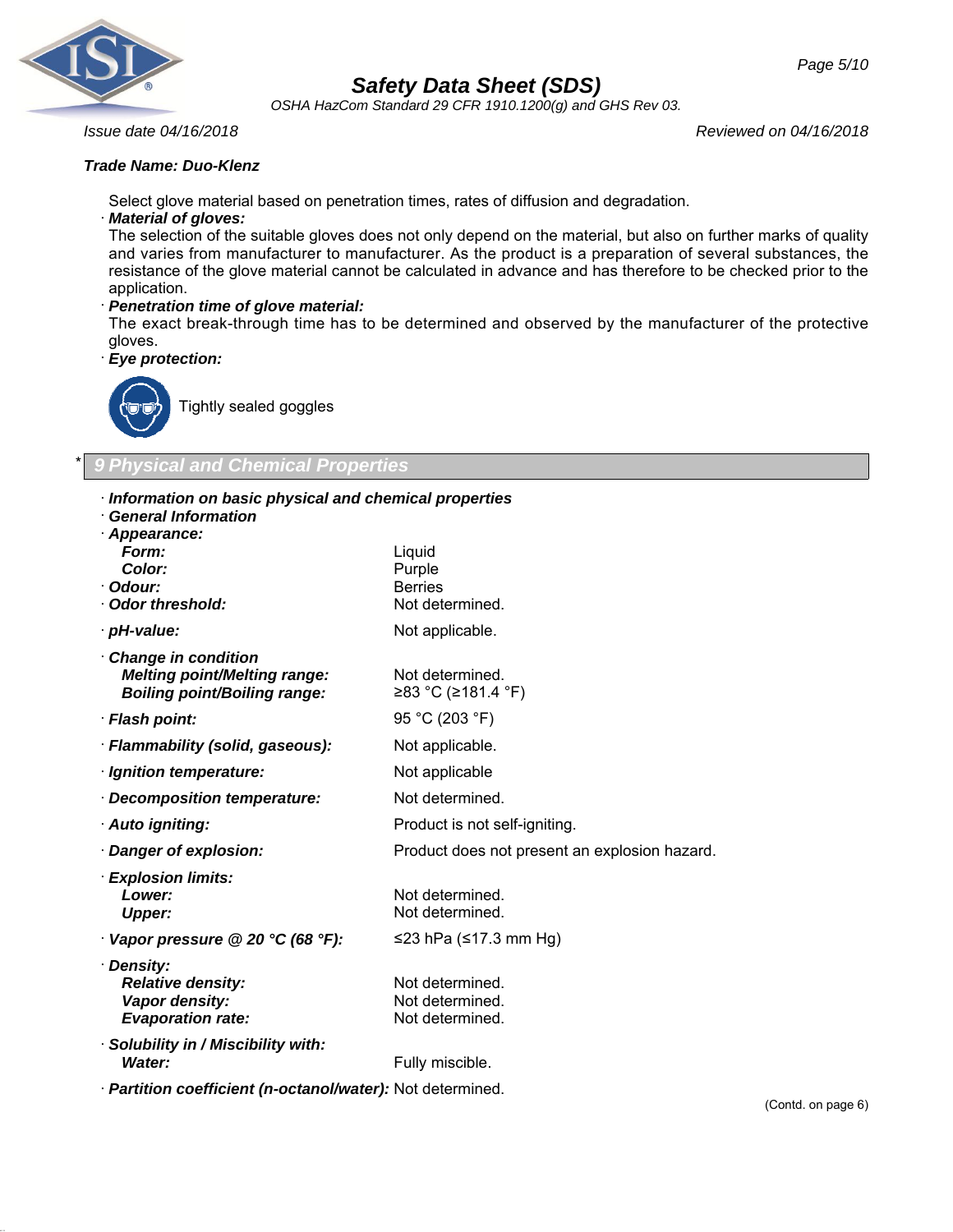

*OSHA HazCom Standard 29 CFR 1910.1200(g) and GHS Rev 03.*

*Issue date 04/16/2018 Reviewed on 04/16/2018*

## *Trade Name: Duo-Klenz*

| · Viscosity:<br>Dynamic:<br>Kinematic:                                | Not determined.<br>Not determined.                |
|-----------------------------------------------------------------------|---------------------------------------------------|
| · Solvent content:<br><b>Organic solvents:</b><br><b>VOC content:</b> | 7%<br>$4\%$                                       |
| Solids content:<br>Other information:                                 | 1 %<br>No further relevant information available. |

#### *10 Stability and Reactivity*

· *Reactivity:* No further relevant information available.

- · *Chemical stability:* Stable under normal conditions.
- · *Thermal decomposition / conditions to be avoided:* No decomposition if used according to specifications.
- · *Possibility of hazardous reactions:* No dangerous reactions known.
- · *Conditions to avoid:* No further relevant information available.
- · *Incompatible materials:* Strong oxidizing agents.
- · *Hazardous decomposition products:* No dangerous decomposition products known.

#### \* *11 Toxicological Information*

- · *Information on toxicological effects:*
- · *Acute toxicity:*

#### · *LD/LC50 values that are relevant for classification:*

#### **Trade Secret**

Oral LD50 1,600 mg/kg (Rat)

Dermal LD50 12,200 mg/kg (Rabbit)

#### · *Primary irritant effect:*

- · *On the skin:* Irritant to skin and mucous membranes.
- · *On the eye:*
- Strong irritant with the danger of severe eye injury.
- Causes serious eye irritation.

#### · *Additional toxicological information:*

The product shows the following dangers according to internally approved calculation methods for preparations:

**Irritant** 

## · *Carcinogenic categories:*

· *IARC (International Agency for Research on Cancer):*

Group 1 - Carcinogenic to humans

- Group 2A Probably carcinogenic to humans
- Group 2B Possibly carcinogenic to humans
- Group 3 Not classifiable as to its carcinogenicity to humans
- Group 4 Probably not carcinogenic to humans

| None of the ingredients are listed.  |    |
|--------------------------------------|----|
| · NTP (National Toxicology Program): |    |
| <b>Trade Secret</b>                  | 2B |
| <b>Trade Secret</b>                  | 2B |
| Trade Secret                         | 3  |

(Contd. on page 7)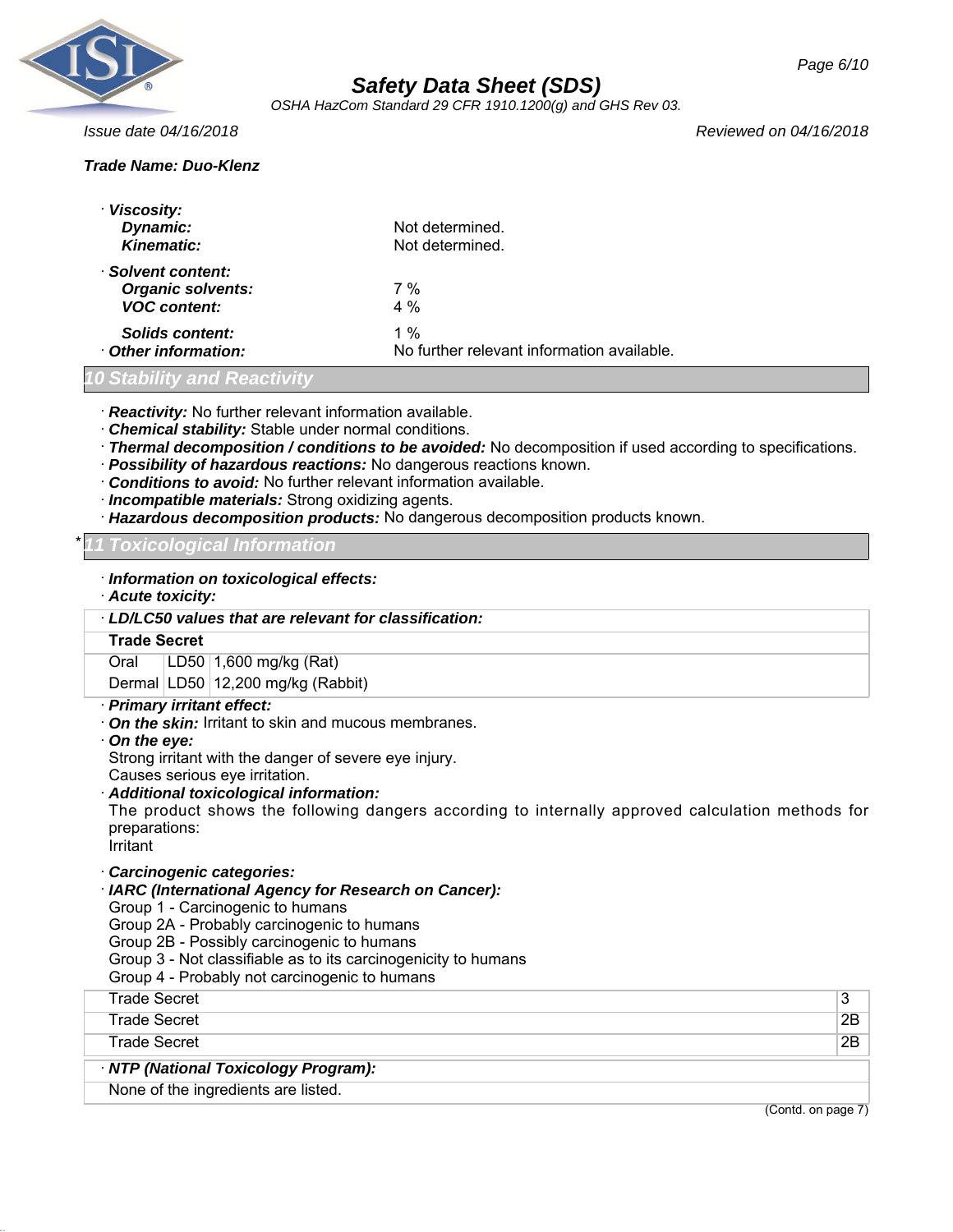

*OSHA HazCom Standard 29 CFR 1910.1200(g) and GHS Rev 03.*

*Issue date 04/16/2018 Reviewed on 04/16/2018*

## *Trade Name: Duo-Klenz*

- · *OSHA-Ca (Occupational Safety & Health Administration):*
- None of the ingredients are listed.

## *12 Ecological Information*

- · *Toxicity:*
- · *Aquatic toxicity:* No further relevant information available.
- · *Persistence and degradability:* No further relevant information available.
- · *Behavior in environmental systems:*
- · *Bioaccumulative potential:* No further relevant information available.
- · *Mobility in soil:* No further relevant information available.
- · *Additional ecological information:*
- · *General notes:*

Do not allow product to reach ground water, water course or sewage system.

- Danger to drinking water if even small quantities leak into the ground.
- · *Results of PBT and vPvB assessment:*
- · *PBT:* Not applicable.
- · *vPvB:* Not applicable.
- · *Other adverse effects:* No further relevant information available.

## *13 Disposal Considerations*

- · *Waste treatment methods*
- · *Recommendation:*

Must not be disposed of together with household garbage. Do not allow product to reach sewage system. Observe all federal, state and local environmental regulations when disposing of this material.

· *Uncleaned packagings*

- · *Recommendation:* Disposal must be made according to official regulations.
- · *Recommended cleansing agent:* Water, if necessary with cleansing agents.

*14 Transport Information*

| · UN-Number:                                                |                                |
|-------------------------------------------------------------|--------------------------------|
| · DOT, ADR/ADN, ADN, IMDG, IATA                             | Non-Regulated Material         |
| UN proper shipping name:<br>· DOT, ADR/ADN, ADN, IMDG, IATA |                                |
| · Transport hazard class(es):                               | Non-Regulated Material         |
| · DOT, ADR/ADN, ADN, IMDG, IATA                             |                                |
| · Class:                                                    | Non-Regulated Material         |
| · Packing group:                                            |                                |
| · DOT, ADR/ADN, IMDG, IATA                                  | Non-Regulated Material         |
| · Environmental hazards:                                    | Not applicable.                |
| · Special precautions for user:                             | Not applicable.                |
| Transport in bulk according to Annex II of                  |                                |
| <b>MARPOL73/78 and the IBC Code:</b>                        | Not applicable.                |
| UN "Model Regulation":                                      | <b>Non-Regulated Material</b>  |
|                                                             | $(Conted \cap \text{name } R)$ |

(Contd. on page 8)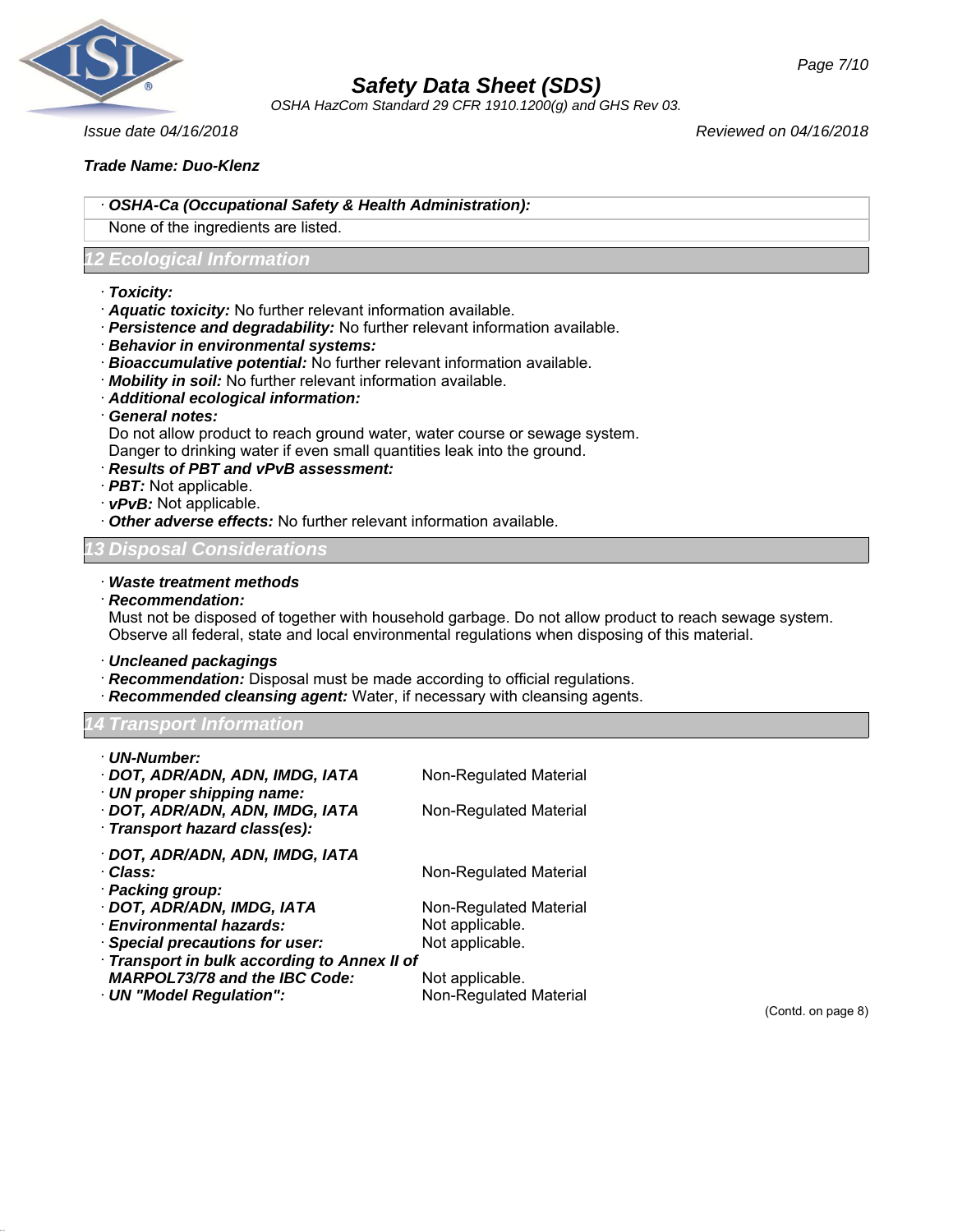

*OSHA HazCom Standard 29 CFR 1910.1200(g) and GHS Rev 03.*

*Page 8/10*

*Issue date 04/16/2018 Reviewed on 04/16/2018*

*Trade Name: Duo-Klenz*

#### *15 Regulatory Information*

- · *Safety, health and environmental regulations/legislation specific for the substance or mixture:* · *SARA (Superfund Amendments and Reauthorization):*
- · *Section 355 (extremely hazardous substances):* None of the ingredients are listed. · *Section 313 (Specific toxic chemical listings):* Trade Secret Trade Secret · *TSCA (Toxic Substances Control Act):* All ingredients are listed or exempt from listing. · *TSCA new (21st Century Act) (Substances not listed)* Trade Secret · *California Proposition 65:* · *Chemicals known to cause cancer:* Trade Secret Trade Secret · *Chemicals known to cause reproductive toxicity for females:* None of the ingredients are listed. · *Chemicals known to cause reproductive toxicity for males:* None of the ingredients are listed. · *Chemicals known to cause developmental toxicity:* None of the ingredients are listed. · *New Jersey Right-to-Know List:* Trade Secret Trade Secret Trade Secret · *New Jersey Special Hazardous Substance List:* Trade Secret F3 Trade Secret **CO** · *Pennsylvania Right-to-Know List:* Trade Secret Trade Secret Trade Secret Trade Secret · *Pennsylvania Special Hazardous Substance List:* Trade Secret E Trade Secret **Executes** Trade Secret **Executes Executes Executes Executes Executes Executes Executes E** · *Carcinogenic categories:* · *EPA (Environmental Protection Agency):*

None of the ingredients are listed.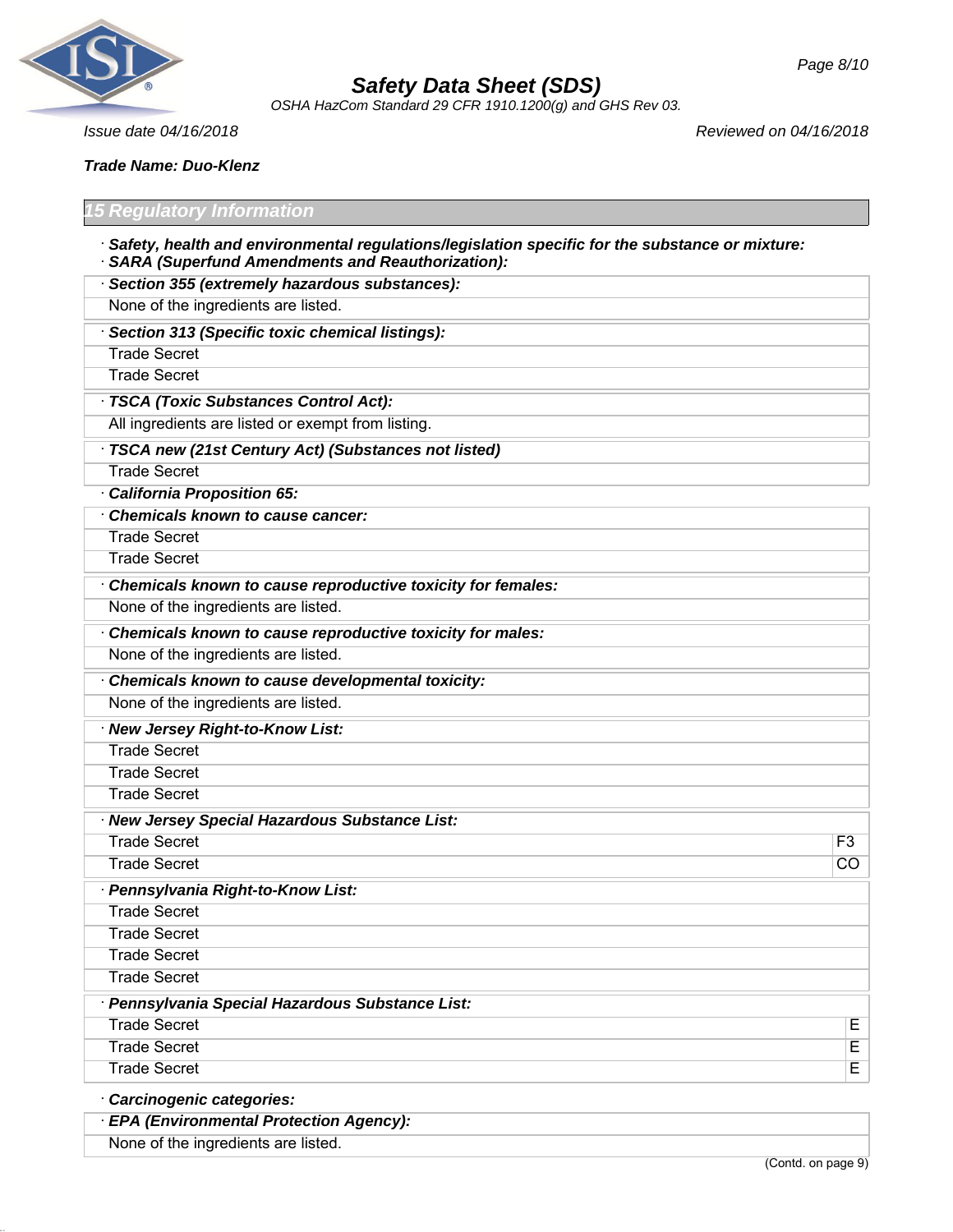

*OSHA HazCom Standard 29 CFR 1910.1200(g) and GHS Rev 03.*

#### *Issue date 04/16/2018 Reviewed on 04/16/2018*

*Page 9/10*

#### *Trade Name: Duo-Klenz*

| TLV (Threshold Limit Value established by ACGIH):                   |                |
|---------------------------------------------------------------------|----------------|
| Trade Secret                                                        | A4             |
| Trade Secret                                                        | A <sub>3</sub> |
| · NIOSH-Ca (National Institute for Occupational Safety and Health): |                |
| None of the ingredients are listed.                                 |                |

#### · *GHS label elements*

The product is classified and labeled according to the Globally Harmonized System (GHS).

#### · *Hazard pictograms:*



#### · *Signal word:* Warning

· *Hazard statements:*

H351 Suspected of causing cancer.

# · *Precautionary statements:*

Obtain special instructions before use.

P202 Do not handle until all safety precautions have been read and understood.

- P280 Wear protective gloves/protective clothing/eye protection/face protection.
- P308+P313 IF exposed or concerned: Get medical advice/attention.
- P405 Store locked up.

P501 Dispose of contents/container in accordance with local/regional/national/international regulations.

#### · *National regulations:*

None of the ingredients are listed.

· *Chemical safety assessment:* A Chemical Safety Assessment has not been carried out.

## *16 Other Information*

The information and recommendations in this safety data sheet are, to the best of our knowledge, accurate as of the date of issue. Nothing herein shall be deemed to create warranty, expressed or implied, and shall not establish a legally valid contractual relationship. It is the responsibility of the user to determine applicability of this information and the suitability of the material or product for any particular purpose.

#### · *Date of preparation / last revision:* 04/16/2018 / 7

#### · *Abbreviations and acronyms:*

ADR: The European Agreement concerning the International Carriage of Dangerous Goods by Road ADN: The European Agreement concerning the International Carriage of Dangerous Goods by Inland Waterways IMDG: International Maritime Code for Dangerous Goods DOT: US Department of Transportation IATA: International Air Transport Association ACGIH: American Conference of Governmental Industrial Hygienists EINECS: European Inventory of Existing Commercial Chemical Substances ELINCS: European List of Notified Chemical Substances CAS: Chemical Abstracts Service (division of the American Chemical Society) NFPA: National Fire Protection Association (USA) HMIS: Hazardous Materials Identification System (USA) VOC: Volatile Organic Compounds (USA, EU) LC50: Lethal concentration, 50 percent LD50: Lethal dose, 50 percent PBT: Persistent, Bioaccumulative and Toxic vPvB: very Persistent and very Bioaccumulative NIOSH: National Institute for Occupational Safety and Health OSHA: Occupational Safety & Health Administration TLV: Threshold Limit Value